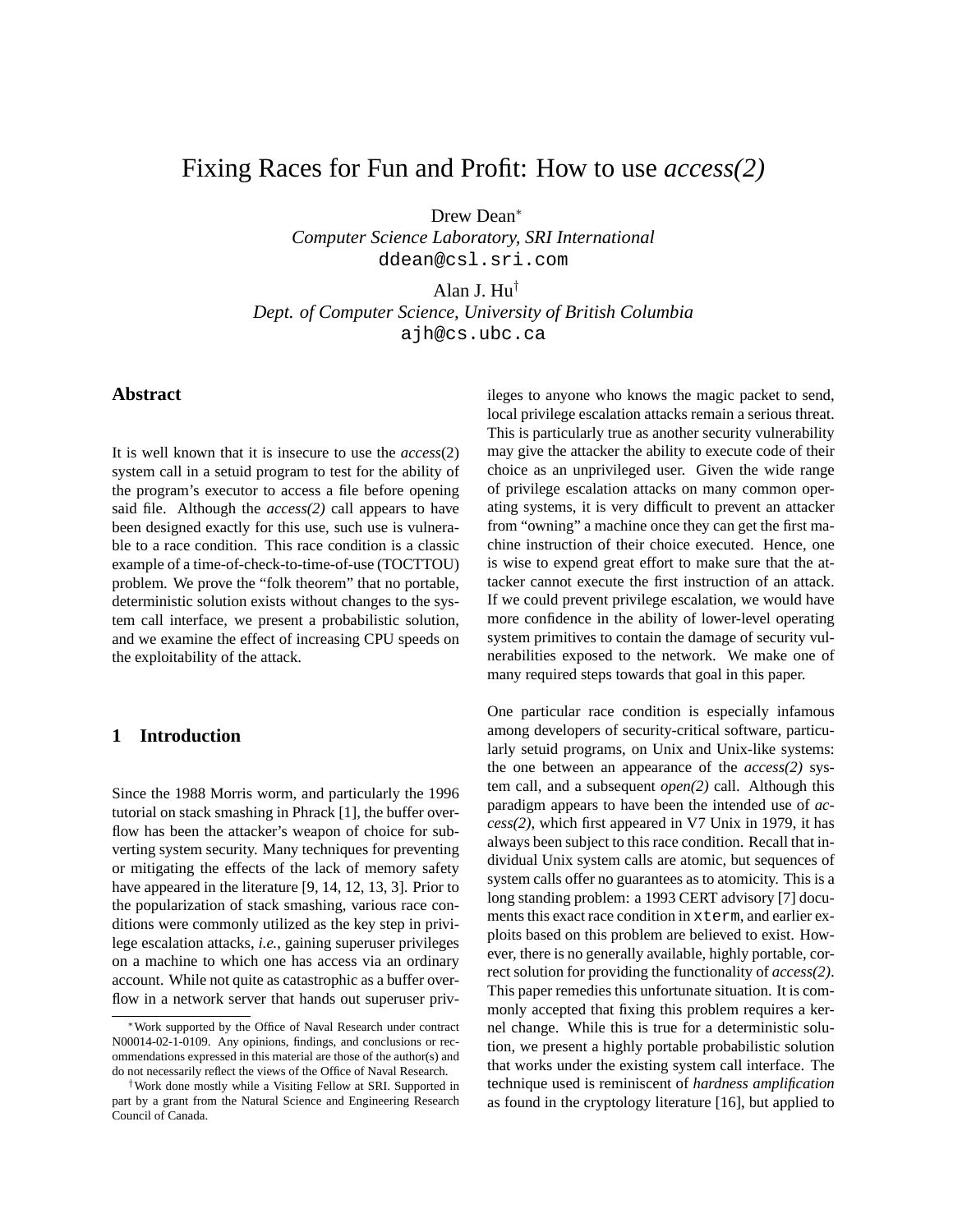system calls, rather than cryptologic primitives.

We first survey the problem, its history, partial solutions, and related work. We then prove the "folk theorem" that there is no (deterministic) solution to the problem short of a kernel modification. We present our probabilistic solution, and experimental data showing the exploitability of the problem across several generations of machines. Final thoughts are presented in the conclusion.

# **2 Background**

We first describe the problem that we are solving, explain why some known partial solutions are not optimal, and describe related work on this problem.

#### **2.1 The Problem**

One of Unix's patented innovations was the introduction of the setuid bit on program files, to indicate that a program should execute with the privileges of its owner, rather than the user that invoked the program, as is the normal case. As more sophisticated programs were developed using the setuid facility, there was desire to have the ability to do access control checks based on the invoker of the program (*i.e.*, the real user id of the program, as opposed to the effective user id of the program). The kernel is clearly the proper place to perform these checks, as pathname parsing and traversal is tricky, particularly since the introduction of symbolic links in 4.2 BSD [2]. This need was addressed with the addition of the *access(2)* system call to V7 Unix in 1979. It appears that the intention was for the following code fragment:

```
if(\arccos(\text{pathname}, R_OK) == 0)if((fd = open(pathname, O_RDOMLY))== 0) ...
```
to work in the obvious way – that is, to check whether *pathname* is readable, and if so, open the file for reading on file descriptor *fd*.

Unfortunately, there is a classic time-of-check-to-timeof-use (TOCTTOU) [11] problem lurking here: the pair of *access(2)* and *open(2)* system calls is *not* a single, atomic operation. Hence, a clever attacker can change the file system in between the two system calls, to trick a setuid program into opening a file that it should not. Apple (MacOS X 10.3) and FreeBSD (4.7) are very succinct in their manual pages for *access(2)*: "*Access*() is a potential security hole and should never be used." For naïve uses of  $access(2)$ , this is true; however, we shall see that the real situation is more complicated.

### **2.2 Partial Solutions**

We will show that the Unix system call interface, as defined, offers no completely portable, deterministic solution to the problem. The definitive solution to this problem is a kernel change, of which there are many possibilities, all of which can be made to work correctly. The simplest change would appear to be the addition of an O RUID option to be passed to *open(2)*, specifying that *open(2)* should use the real user id of the process, rather than its effective user id, for access control decisions. Without a kernel modification, two other solutions partially fix the problem.

**User id juggling** Since the advent of saved user ids in 4.2BSD, through one mechanism or another, modern Unixes have had a way to temporarily drop privileges gained from a program being setuid and then later regain those privileges. Unfortunately, the setuid family of system calls is its own rats nest. On different Unix and Unix-like systems, system calls of the same name and arguments can have different semantics, including the possibility of silent failure [8]. Hence, a solution depending on user id juggling can be made to work, but is generally not portable.

**Passing an open file descriptor** A somewhat improved approach is to fork off a child process, have that process permanently drop all extra privileges, and then attempt to open the file. If successful, the child process can pass the open file descriptor across a Unix-domain socket and exit.<sup>1</sup> The user id handling is greatly simplified, although some of the caveats above still apply. The major drawback is that *fork(2)* is a relatively expensive system call, even with copy-on-write optimizations.

<sup>&</sup>lt;sup>1</sup>This idea was communicated to the first author by Michael Plass of PARC.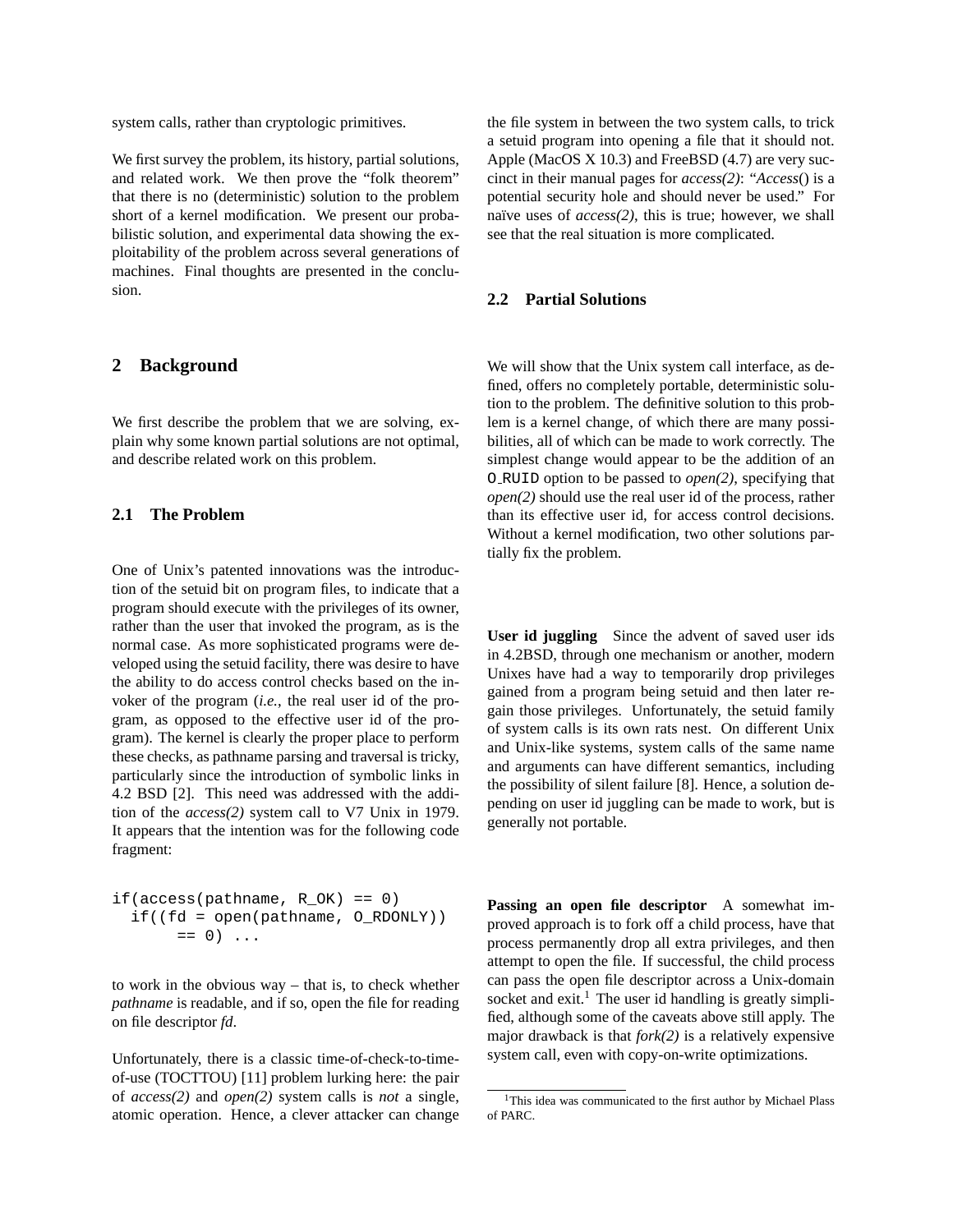#### **2.3 Related Work**

The standard paper on this subject is the 1996 work of Bishop and Dilger [6]. They provide a very comprehensive description of the problem, dissecting a 1993 CERT advisory of a real life instance of this problem. Bishop and Dilger then go on to discuss static analysis techniques for finding the problem in C programs. Rather surprisingly, Bishop's well known 1987 paper, "How to Write a Setuid Program" [4] does *not* mention this pitfall. Bishop's book [5] also discusses the problem and its workarounds. We have tried to find the first description of this problem in the literature, but so far have come up empty.<sup>2</sup> The first author recalls this problem being part of the folklore in the late 1980s.<sup>3</sup>

Cowan, *et al.*, [10] cover a very similar problem, a race condition between the use of *stat(2)* and *open(2)*, with their RaceGuard technology. They changed the kernel to maintain a small per-process cache of files that have been stat'd and found not to exist. If a subsequent *open(2)* finds an existing file, the open fails. This race condition is primarily found in the creation of temporary files. While it is essentially equivalent to the *access(2)/open(2)* race we consider in this paper, the solution is entirely different: they modify the kernel, we do not. Tsyrklevich and Yee [15] take a similar approach to RaceGuard, in that their solution involves a kernel modification. However, they have a richer policy language to express what race conditions they will intercept, and they suspend the putative attacker process (a process that interfered with another process' race prone call sequence) rather than causing an *open(2)* call to fail. Again, Tsyrklevich and Yee modify the kernel, to fix existing vulnerable applications, whereas we are proposing a user level technique to solve the problem.

# **3 No Deterministic Solution**

Given the difficulties and overheads of existing solutions to the *access(2)/open(2)* race, it's tempting to try to imagine a solution that doesn't require kernel changes, juggling user ids, forking processes, or dropping privileges. Fundamentally, the problem arises because permissions to a file are a property of a path (being dependent on the relevant execute permission along all directories on the path and the relevant permissions for the filename), and the mapping of paths to files is mutable. However, the inode (and device number, and generation number if available) for a file is not a mutable mapping; it's the ground truth. Perhaps a clever combination of system calls and redundant checks, verifying that the path-to-inode mapping did not change, could be made to work, analogous to mutual exclusion protocols that don't need atomic test-and-set instructions.

A widely held belief is that such a solution isn't possible, but to our knowledge this has never been precisely stated nor proven. Here, we state and prove this theorem. Furthermore, the assumptions needed to prove the theorem will suggest an alternative solution.

**Theorem 1** *Under the following assumptions:*

- *the only way for a setuid program to determine whether the real user id should have access to a file is via the* access(2)*system call or other mechanisms based on the pathname (*e.g.*, parsing the pathname and traversing the directory structures) rather than the file descriptor,*
- *none of the system calls for checking access permission also atomically provide a file descriptor or other unchangeable identifier of the file,*
- *an attacker can win all races against the setuid program,*

*then there is no way to write a setuid program that is secure against the* access(2)/open(2) *race.*

The first assumption means that the theorem ignores solutions based on juggling user ids and giving up privilege, which we rule out because of portability and efficiency concerns. The first two assumptions also imply ignoring various solutions based on kernel changes: for example, an *faccess(2)* call that determines access permissions given a file descriptor violates the first assumption, whereas an O RUID option to *open(2)*, as discussed in Section 2.2, violates the second assumption. Note that although *fstat(2)* at first glance appears to violate the first assumption, it actually doesn't, since the stat buffer contains permission information for the file only, but doesn't consider the permissions through all directories on the file's path. In general, the theorem applies to any combination of the typical accessors of the file system state: *access(2)*, *open(2)*, *stat(2)*, *fstat(2)*, *lstat(2)*, *read(2)*, *getdents(2)*, etc. The third assumption is standard when analyzing security against race conditions.

<sup>2</sup>We would greatly appreciate any citation between 1979 and 1992 being brought to our attention.

<sup>3</sup>Messrs. Bellovin, Kernighan, Ritchie, Shapiro and Ms. Mintz concur with this recollection in private communication, January 2004.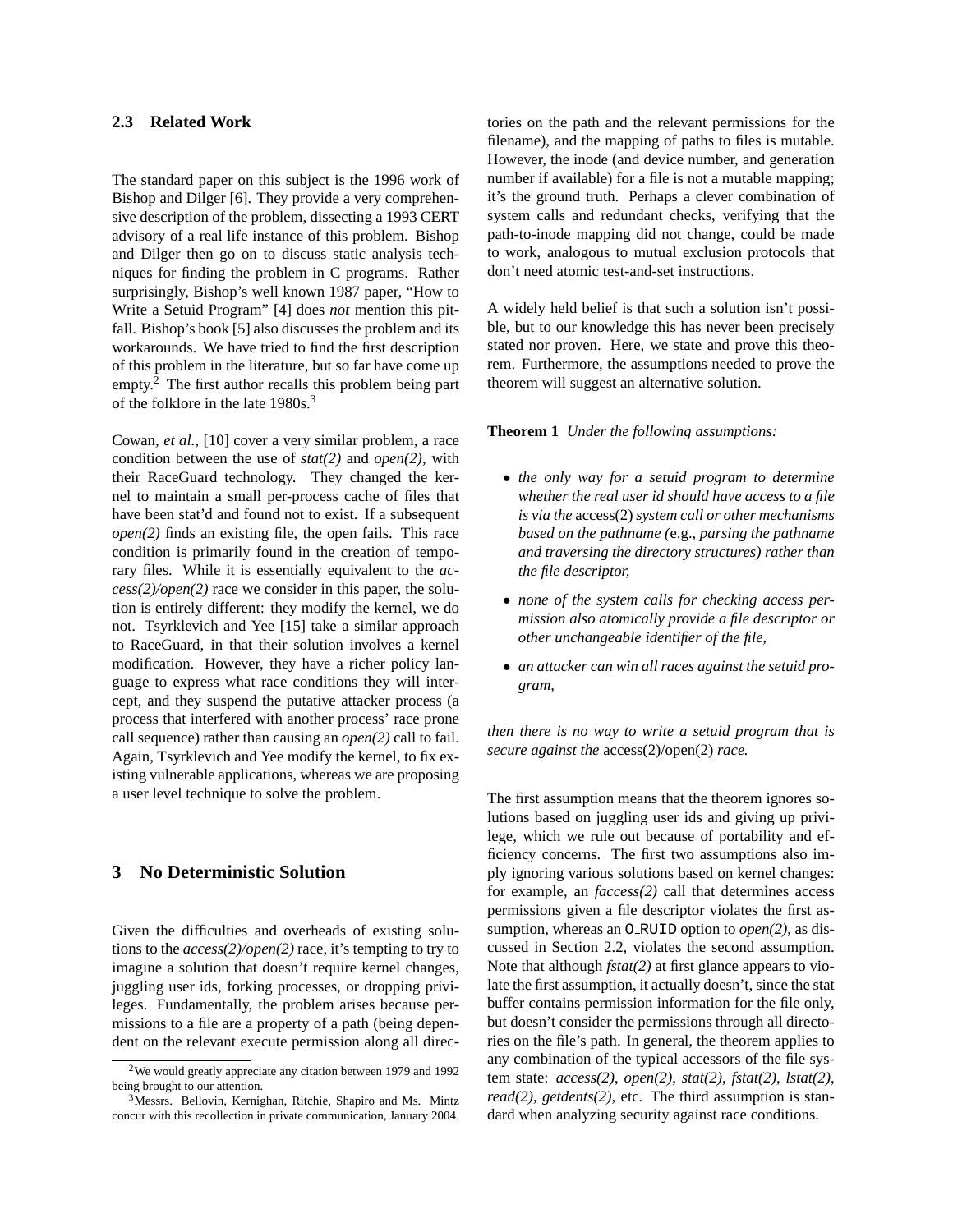**Proof:** Any attempted solution will perform a sequence of system calls. We can model this sequence as a string  $\sigma$  over the alphabet  $\{a, o\}$ , where a represents a call to an access-checking function, and o represents any other call, *e.g.*, *open(2)*. (If the attempted solution has multiple control flow paths making different sequences of calls, we can model this as a finite set of strings, one for each path through the program, and the attacker can attack each of these strings separately.) Similarly, we can model the attacker's execution as a string  $\tau$  over the alphabet  $\{g, b\}$ , where g represents swapping in a good file (one for which the real user id has permission) for the file whose access is being checked, and  $b$  represents swapping in a bad file (one for which the real user id doesn't have permission). An attempted attack is an interleaving  $\rho$  of the strings  $\sigma$  and  $\tau$ .

The assumption that the attacker can win races against the setuid program means that the attacker can control what interleaving occurs (at least some fraction of the time — we only need one success for a successful attack). Suppose the attempted solution  $\sigma$  contains n instances of a. The attack can then consist of the string  $(gb)^n$ , and the attacker can make the interleaving  $\rho$  such that each call  $a$  is immediately bracketed before by  $g$  and after by b. Therefore, every access-checking call checks the good file and grants permission, whereas all other operations will see the same bad file, and hence there will be no inconsistencies that can be detected. Therefore, under the assumptions, there is no secure solution.

The above theorem actually generalizes to other TOCT-TOU problem instances that satisfy similar assumptions. If there is no way to check something and acquire it in a single atomic operation, and if we assume the attacker can win races, then the attacker can always swap in the good thing before each check and swap in the bad thing before any other operations.

 $\perp$ 

Notice how strongly the proof of the theorem relies on the assumption that the attacker can win races whenever needed. This assumption is reasonable and prudent when considering the security of ad hoc races that occurred by oversight, since a determined attacker can employ various means to increase the likelihood of winning races and can repeat the attack millions of times. However, is this assumption still reasonable if we carefully design an obstacle course of races that the attacker needs to win? By analogy to cryptology, an attacker that can guess bits of a key can break any cryptosystem, but with enough key bits, the probability of guessing them all correctly is acceptably small. This insight leads to our probabilistic solution.

## **4 A Probabilistic Solution**

Our probabilistic solution relies on weakening the assumption that the attacker can win all races whenever needed. Instead, we will assume the more realistic assumption that, for each race, the attacker has some probability of winning. This probability will vary depending on the details of the code, the OS, the CPU speed, the disks, etc., which we will discuss in Section 5, but the fundamental idea is to treat races as probabilistic events.

The other major assumption needed for our solution is that the calls to *access(2)* and *open(2)* must be idempotent and have no undesirable side effects. For typical usages of opening files for reading or writing, this assumption is reasonable. However, one must be careful with certain usages of *open(2)*. In particular, some common flag combinations, like (O\_CREAT | O\_EXCL), are not idempotent and will not work with our solution. Similarly, calling *open(2)* on some devices may cause undesirable side effects (like rewinding a tape), which our solution will not prevent.

The probabilistic solution starts with the standard calls to *access(2)* followed by *open(2)*. However, these two calls are then followed by k *strengthening rounds*, where k is a configurable *strengthening parameter*. Each strengthening round consists of an additional call to *access(2)* followed by *open(2)*, and then a check to verify that the file that was opened was the same as had been opened previously (by comparing inodes, etc.). When  $k = 0$ , our solution degenerates into the standard, racevulnerable *access(2)*/*open(2)* sequence. Figure 1 shows the code for our solution.

The probabilistic solution adds some overhead over the simple, insecure *access(2)*/*open(2)* sequence. In particular, the runtime will grow linearly in  $k$ . How much improvement in security do we get for this cost in runtime?

**Theorem 2** *The attacker must win at least*  $2k + 1$  *races against the setuid program to break the security of our solution, where* k *is the strengthening parameter.*

**Proof:** Returning to the notation from the previous proof, our proposed solution is a string  $\sigma$  consisting of *ao* repeated  $k + 1$  times (once for the normal insecure solution, followed by  $k$  rounds of strengthening). Every call a to *access(2)* must be with a good file, or else *access(2)* will deny permission. Similarly, every call o to *open(2)* must be to the same bad file, or else the verifica-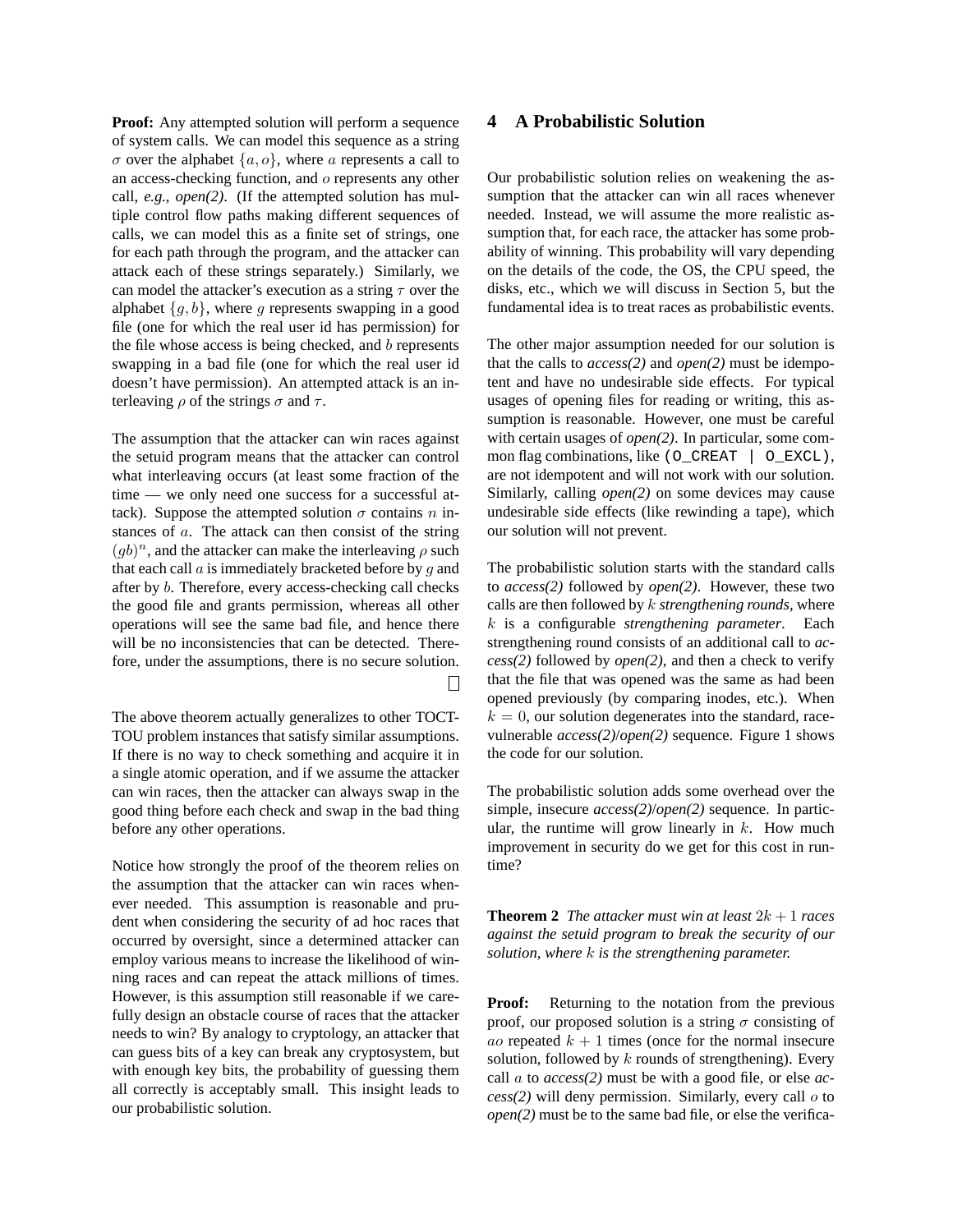```
if (access("targetfile",R_OK)!=0) {
    /* Return an error. */
    ...
}
fd = open("targetfile",O_RDONLY);
if (fd<0) {
    /* Return an error. */
    ...
}
/* This is the strengthening. */
/*First, get the original inode. */
if (fstat(fd,&buffer)!=0) {
    /* Return an error. */
    ...
}
orig_inode = buffer.st_ino;
orig_device = buffer.st_dev;
/* Now, repeat the race. */
/* File must be the same each time. */
for (i=0; i< k; i++) {
    if (access("targetfile",R_OK)!=0) {
        /* Return an error. */
        ...
    }
    rept_fd = open("targetfile",O_RDONLY);
    if (rept_fd<0) {
        /* Return an error. */
        ...
    }
    if (fstat(rept_fd,&buffer)!=0) {
        /* Return an error. */
        ...
    }
    if (close(rept_fd)!=0) {
        /* Return an error. */
        ...
    }
    if (orig_inode != buffer.st_ino)
        /* Return an error... */;
    if (orig_device != buffer.st_dev)
        /* Return an error... */;
    /* If generation numbers are
       available, do a similar check
       for buffer.st_gen. */
}
```
Figure 1: Probabilistic *access(2)*/*open(2)* Solution. For clarity, error checking and reporting code has been removed.

tion check that all *open(2)* calls are for the same file will fail. Therefore, between every pair of adjacent characters in  $\sigma$ , the attacker must win at least one race to swap in the needed file. Since  $\sigma$  is  $2k+2$  characters long, there are  $2k + 1$  places in between characters, each requiring the attacker to win at least one race.  $\mathsf{L}$ 

If we assume that each race is an independent random event with probability  $p$ , then the attacker succeeds with probability approximately  $p^{2k+1}$ . (This analysis ignores the attacks that win more than one race between characters in  $\sigma$ , because these will be much smaller terms for reasonable values of  $p$ .) Hence, the attacker must work exponentially harder as we increase  $k$  linearly. This is the same trade-off behind modern cryptology.

We note that our solution should generalize to other TOCTTOU situations, provided the access check and use are side-effect free.

The assumption that each race is an independent, identically-distributed random variable is obviously not realistic. Some amount of variation or dependences in the winnability of each race does not fundamentally change our analysis: the probability of a successful attack will still be the product of  $2k + 1$  probabilities of winning individual races. The greatest threat is that an attacker might manage to synchronize exactly to the setuid program, so that it knows exactly when to insert its actions to win each race, making  $p \approx 1$ . A simple way to foil this threat is to add randomness to the delays before the *access(2)* and *open(2)* calls. We can add calls to a cryptographically strong random number generator and insert random delays into our code before each *access(2)* and *open(2)* call. The attacker would thereby have no way of knowing for sure when to win each race. On systems lacking the *proc(5)* file system, these delays can be calls to *nanosleep(2)*. <sup>4</sup> With the *proc(5)* file system, the attacker can quickly check whether the victim is running or sleeping, so the victim must always be seen to be running, even if it is only a delay loop. We note that applications implemented with user-level threads can execute code in another thread to accomplish useful work (if available) rather than simply spinning in a delay loop. Note that the *stat(2)* family of system calls returns time values with 1 second granularity, too coarse to be useful for the attacker. Nevertheless, despite our analysis, the only way to be certain how our solution performs in reality is to implement it and measure the results.

<sup>4</sup>For our purposes, *nanosleep(2)* can be implemented (on systems where it is not natively available) by calling *select(2)* with the smallest, non-zero timeout, and empty sets of file descriptors to watch.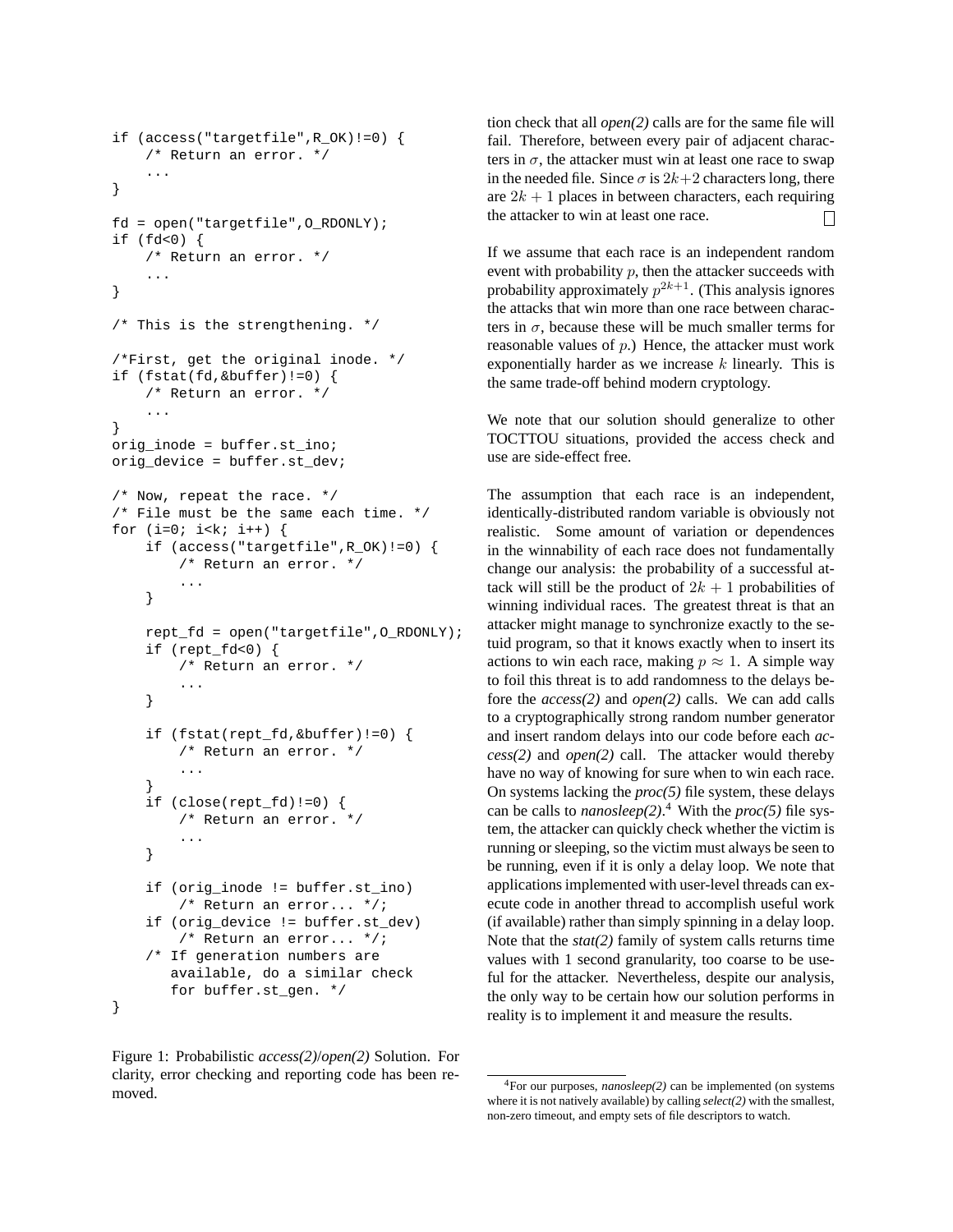# **5 Experimental Results**

We performed our experiments on the following machine configurations, where "Ultra-60" is a dualprocessor Sun Ultra-60, and "SS2" is a Sun SPARCstation 2.

| CPU/Clock Speed             | OS.          | Compiler                 |
|-----------------------------|--------------|--------------------------|
| Pentium III/500 MHz         | Linux 2.4.18 | GCC 2.95.3               |
| Pentium III/500 MHz         | FreeBSD 4.7  | GCC 2.95.4               |
| Ultra-60/2 $\times$ 300 Mhz | Solaris 8    | $GCC$ 3.2                |
| $SS2/40$ MHz                | SunOS 4.1.4  | Sun / $bin\overline{cc}$ |

For convenience, we will refer to the machines by operating system name, as these are unique. We will use the traditional terminology, where SunOS means SunOS 4.1.4, and Solaris means Solaris 8 (aka SunOS 5.8).

We developed an attack program that repeatedly forks off a copy of a victim setuid program using our strengthening, and then attempts the attack with  $2k + 1$  races. Figure 2 shows the core code of our attack program.

#### **5.1 Baseline Uniprocessor Results**

As a basis for comparison, our first task was to measure how hard the classic *access(2)/open(2)* race is to win, in the absence of strengthening. Running on Linux and FreeBSD uniprocessors, and attacking files on the local disk, we were surprised by how hard the attack is to win. In fact, we did not observe any successful attacks in our initial experiments.<sup>5</sup>

Eventually, after careful tuning to match the attacker's delays to the victim as best as we could, and after extended experiments, we were able to observe some successful attacks against the  $k = 0$  unstrengthened *access(2)/open(2)* race: 14 successes out of one million trials on the 500Mhz FreeBSD box (∼13hrs real time), 1 success out of 500,000 trials on the 500Mhz Linux box, and subsequently 0 successes out of an additional one million trials on the 500Mhz Linux box (∼22hrs).

Some reflection suggested a possible explanation. The

```
for (i=0; i < atackcount; i++) {
  /* Precondition of Attack */
  link("safefile", "bogofile");
  rename("bogofile", "targetfile");
  childpid = fork();
  if (childpid==0) {
    /* Child: Run the victim. */
    nice(40);
    execl("victim4","victim4",kstring,
          NULL);
    /* No return */
    /* ... */
  }
  /* Parent: Run the attack. */
  for (delay=0; delay<DELAY1; delay++)
    getpid();
  link("unsafefile", "bogofile");
  rename("bogofile", "targetfile");
  /* Repeatedly swap to foil victim. */
  for (j=0; j< k; j++) {
    /* Wait for open to happen. */
    for (delay=0; delay<DELAY2; delay++)
      getpid();
    link("safefile", "bogofile");
    rename("bogofile", "targetfile");
    /* Wait for access to happen. */
    for (delay=0; delay<DELAY3; delay++)
      getpid();
    link("unsafefile", "bogofile");
    rename("bogofile", "targetfile");
  }
  /* OK, see what happened. */
 wait(&returncode);
  /* Record statistics... */
```
Figure 2: Attack Program Used to Measure Success Rates. We are showing only the core code, and omitting the bookkeeping and statistics-gathering. Running on the Suns required moving the DELAY1 loop to the child side of the fork.

}

<sup>5</sup> We did run some limited experiments attacking files across NFS and observed substantial numbers of successes. We chose not to continue these experiments, however, because NFS-accessed files are usually not the most security-critical, root privileges typically don't extend across NFS, the data displayed enormous variance depending on network and fileserver load, and both authors felt that continuously attacking their respective fileservers for days on end would be considered anti-social by our colleagues.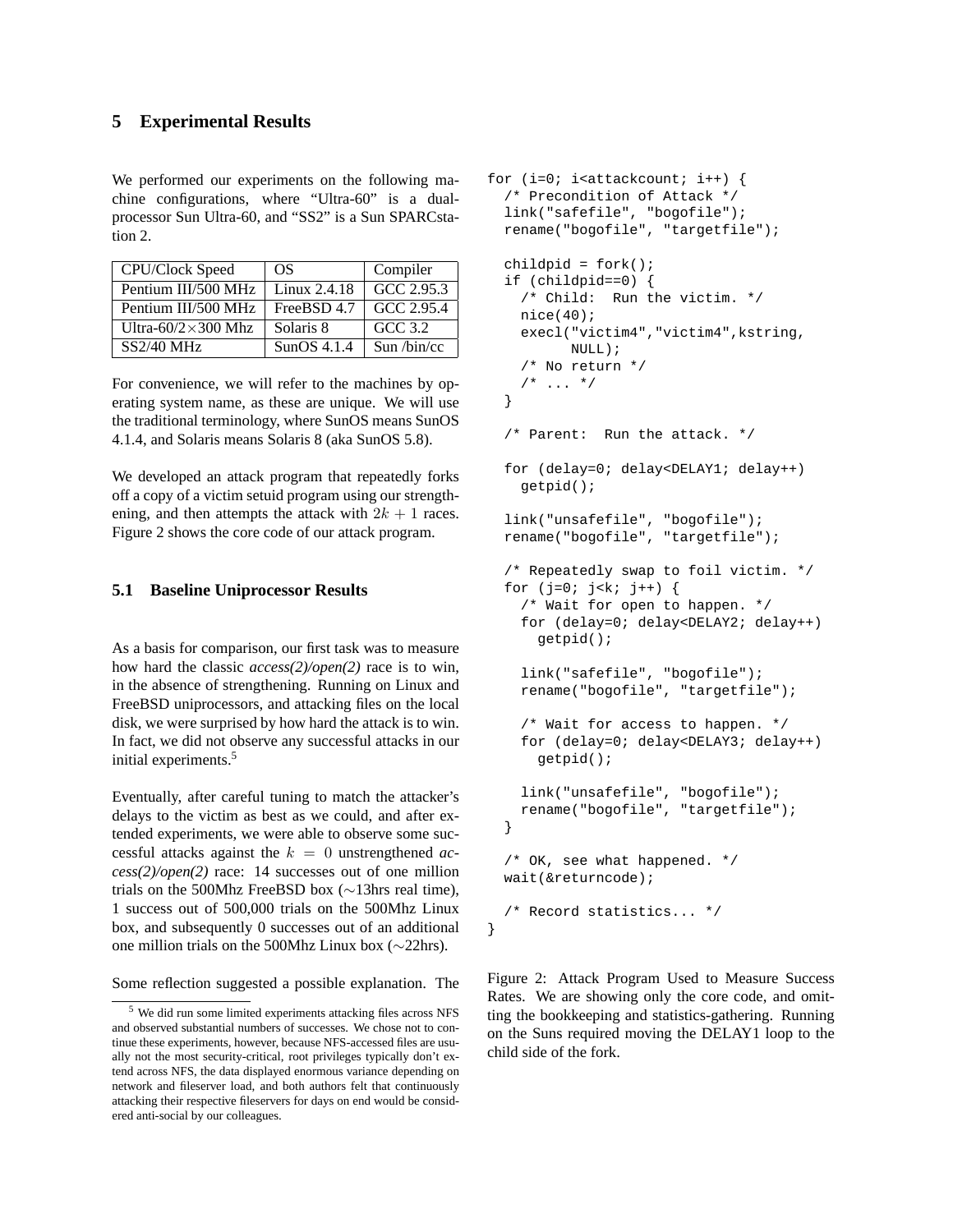typical scheduling quantum on mainstream operating systems has not changed much over the past decades: on the order of tens of milliseconds. Barring any other events that cause a process to yield the CPU, a process on a uniprocessor will execute for that long quasiatomically. However, processor speeds have increased by a few orders of magnitude over the same period, so the number of instructions that execute during a scheduling quantum from a single process has gone up accordingly. This implies that code on a uniprocessor should behave far more "atomically" than before and that race conditions should be far harder to win. Conversely, during the 1980s, when the *access(2)/open(2)* race entered the folklore, it was likely much easier to win.

To test this hypothesis, we obtained the oldest Unixrunning machine we were able to resurrect sufficiently to run our experiments, a Sun SPARCstation 2 from the early 1990s. Other than conversion of function prototypes to Kernighan and Ritchie C, the code compiled and ran unmodified. On an experiment of one million attempts (∼56hrs), we observed 1316 successful attacks.

The good news, then, is that on a modern uniprocessor, even the unstrengthened *access(2)/open(2)* race is extremely hard to win. Given the low success rate and the difficulty of tuning the attacker for  $k > 0$ , we were never able to observe a successful attack with  $k = 1$ .

| <b>Uniprocessor Baseline Results Summary</b> |                |           |                  |  |
|----------------------------------------------|----------------|-----------|------------------|--|
| Machine                                      | k <sub>i</sub> | Attempts  | <b>Successes</b> |  |
| Linux                                        | $\mathbf{0}$   | 1,500,000 |                  |  |
| FreeBSD                                      | 0              | 1,000,000 | 14               |  |
| SunOS                                        | 0              | 1,000,000 | 1.316            |  |

#### **5.2 Baseline Multiprocessor Results**

The scheduling quantum argument does not apply, of course, to multiprocessors, so the *access(2)/open(2)* race should be as easy to win as ever on a multiprocessor. To test this hypothesis, we experimented with our dualprocessor Solaris machine.

Against the classic  $k = 0$  *access(2)/open(2)* race, we observed 117573 successful attacks out of one million attempts. Clearly, the *access(2)/open(2)* race is still a major threat for multiprocessors. With the widespread introduction of multi-/hyper-threaded CPUs, this risk may exist even on "uniprocessor" machines.

Even with the  $>10\%$  success rate with  $k = 0$ , we did not feel we were able to tune the attacker for  $k = 1$ accurately. Intuitively, the difficulty is that we derive in-

formation for adjusting the DELAY2 and DELAY3 constants in the attacker (Figure 2) only in the cases when the  $k = 0$  attack would have succeeded, so little data is available for tuning. This data is swamped by other interleavings that produce indistinguishable behavior by the victim program. Out of hundreds of thousands of attempts with presumably imperfect delay tunings, there were no successful attacks with  $k = 1$ .

| <b>Multiprocessor Baseline Results Summary</b> |  |           |                  |
|------------------------------------------------|--|-----------|------------------|
| Machine $\mid k \mid$                          |  | Attempts  | <b>Successes</b> |
| Solaris                                        |  | 1,000,000 | 117.573          |

#### **5.3 Measuring Strengthening**

So far, we have seen that without strengthening, the *access(2)/open(2)* race is very hard to win on a modern uniprocessor, but easy to win on a multiprocessor. However, in either case, with even one round of strengthening, the attack success rate (observed to be 0%) is too low for us to make meaningful statements. To measure the effect of the strengthening, therefore, we need a more sensitive experiment, in which races are easier to win.

Returning to our Linux and FreeBSD uniprocessors, we inserted calls to *nanosleep(2)*, specifying a delay of 1ns, into the setuid program. These calls have the effect of yielding the CPU at that point in the program, making the races easily winnable.

As a sanity check, we first inserted a single *nanosleep(2)* call after each *access(2)* and *open(2)* call in the setuid program. We then tuned the attacker with *nanosleep(2)* calls as well, and observed that we could attain near 100% success rates even for moderately large values of  $k$ . This corresponds to the case where an attacker is able to synchronize perfectly to the victim, making the probability of winning races  $p \approx 1$ .

Next, we randomized the delays, as described in Section 4, by changing the delay code to the following:

```
nanosleep(&onenano,NULL);
if (random() & 01)
  nanosleep(&onenano,NULL);
```
Note that we are using a less randomized delay than recommended in Section 4: we always have at least one nanosleep, to ensure that every race is winnable on our uniprocessors.

The table below summarizes the results for these exper-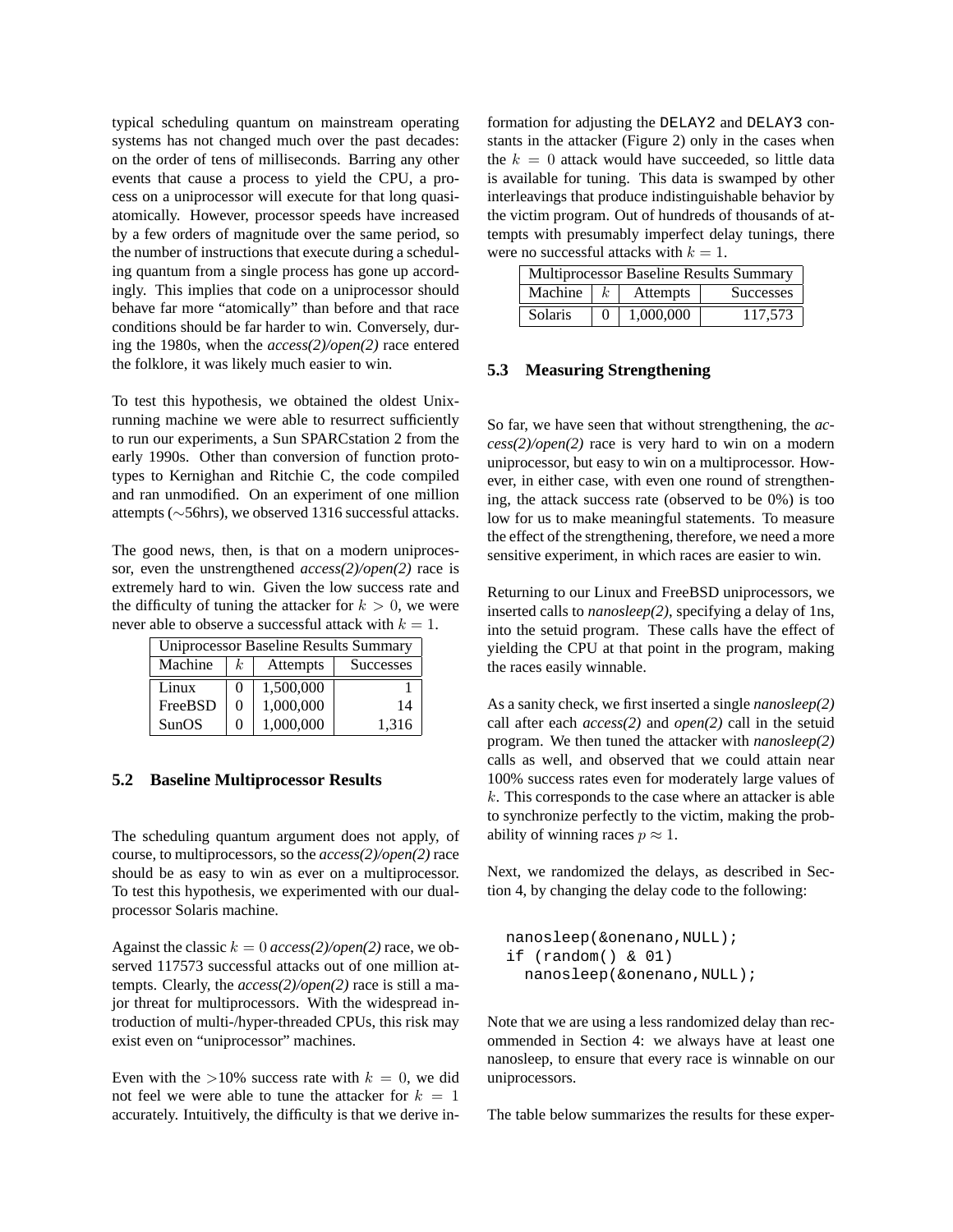| <b>Strengthening with Randomized Nanosleeps</b> |                  |          |                  |
|-------------------------------------------------|------------------|----------|------------------|
| Machine                                         | $\boldsymbol{k}$ | Attempts | <b>Successes</b> |
| Linux                                           | 0                | 100,000  | 99,992           |
| Linux                                           | 1                | 100,000  | 43,479           |
| Linux                                           | 2                | 100,000  | 16,479           |
| Linux                                           | 3                | 100,000  | 5,931            |
| Linux                                           | 4                | 100,000  | 1,773            |
| Linux                                           | 5                | 100,000  | 550              |
| FreeBSD                                         | 0                | 100,000  | 99,962           |
| FreeBSD                                         | 1                | 100,000  | 43,495           |
| FreeBSD                                         | 2                | 100,000  | 16,766           |
| FreeBSD                                         | 3                | 100,000  | 5,598            |
| FreeBSD                                         | 4                | 100,000  | 1,786            |
| FreeBSD                                         | 5                | 100,000  | 548              |

iments, and Figure 3 plots the data versus the theoretical model.

Several features immediately stand out from the data. First, the almost identical numbers from Linux versus FreeBSD show that our modified code has made the probability of winning races dependent on the randomized delays, rather than on details of the respective operating systems and machines. Second, the  $k = 0$  numbers show that the first race is almost 100% winnable. This is because our randomized delay is at least one nanosleep long, so the attacker knows it can wait one nanosleep and always win the first race (except for rare instances when the two processes start up extremely out of sync). Finally, as  $k$  grows, the ratio of successive success rates is dropping slightly. This occurs because the attacker was tuned for smaller values of  $k$ , and as  $k$  grows, the attacker gradually slips out of phase from the victim.

As we can see, even in this extreme case, where the unstrengthened  $access(2)/open(2)$  race is almost 100% insecure and all races are constructed to be easy-to-win, each successive round of strengthening provides a multiplicative improvement in security, as predicted by the theoretical model.

**Practical Guidance for Choosing k:** From a practical perspective, with realistic victim programs (that don't go to sleep to wait for attackers), we have observed  $p$  to be on the order of  $10^{-6}$  to  $10^{-1}$ . This suggests that for  $k = 7$ , the probability of a successful attack should be below  $10^{-15}$ . Given that running one million attacks takes on the order of tens of hours, a successful attack probability of  $10^{-15}$  should provide adequate security in most situations. As there are 8760 hours in a year, it is unlikely that even a cluster of 100 machines would remain running long enough to expect to see a successful attack. We note that the speed of this attack appears to be scaling with disk speed, rather than CPU speed.<sup>6</sup> The relatively long duration of a trial, especially as compared to the evaluation of a hash function or block cipher, mean that we can allow a somewhat higher probability of attack than would be acceptable in other settings.

#### **5.4 Strengthening Strengthening**

Implementation details, as always, are critical to the security of a system using our algorithm. So far, we have presented a highly portable design. If one is willing to trade off portability for stronger security, a number of improvements can be made. These improvements will generally serve to decrease the possible number of context switches that could occur in the critical section, thereby decreasing worst case (real) execution time, and thereby narrowing the attacker's window. We will discuss these optimizations from most portable to least portable.

First, if the setuid program (victim) is running as root, it should raise its scheduling priority with a *nice(2)* or *setpriority(2)* call with a negative argument. This optimization appears to be completely portable.

Second, the virtual memory page(s) containing the code to implement our algorithm should be pinned into real memory. The  $mlock(2)$  call is a portable way of accomplishing this across all the operating systems discussed in this paper, although one needs to be careful to balance *mlock(2)* and *munlock(2)* calls correctly, as different operating systems have different semantics for nested calls. This optimization will prevent a page fault from occurring and giving the attacker's process a chance to run.

Third, on Linux and other systems that implement POSIX process scheduling, one can use the *sched setscheduler(2)* call to elevate the process priority above what can be accomplished with *nice(2)* or *setpriority(2)*. If the setuid program is running as root, it can use SCHED FIFO with an appropriate priority to make sure that it will run whenever it is runnable.

These optimizations further reduce the probability of attack by making it harder for an attacker to win races. While the first and third optimizations would be redundant, using one of them depending on portability considerations is highly recommended. The second optimization is fairly portable, and is recommended wherever it applies.

<sup>&</sup>lt;sup>6</sup>We heard disk drives grinding away during our experiments.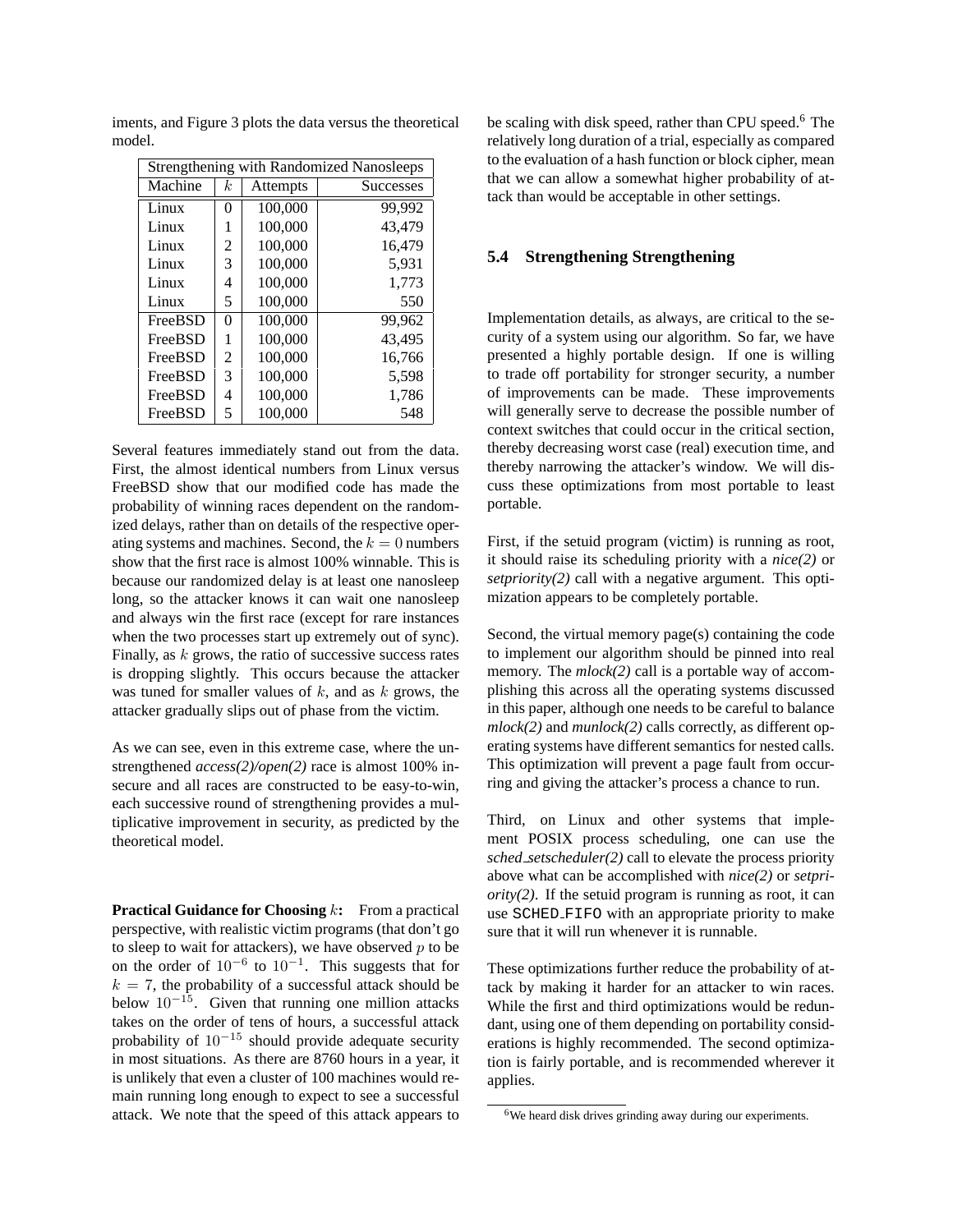

Figure 3: Strengthening with Randomized Nanosleeps. The theoretical curve has been refined from  $p^{2k+1}$  to  $p_0p^{2k}$ , with  $p_0 = 1$ , because the attacker in these experiments can almost always win the first race.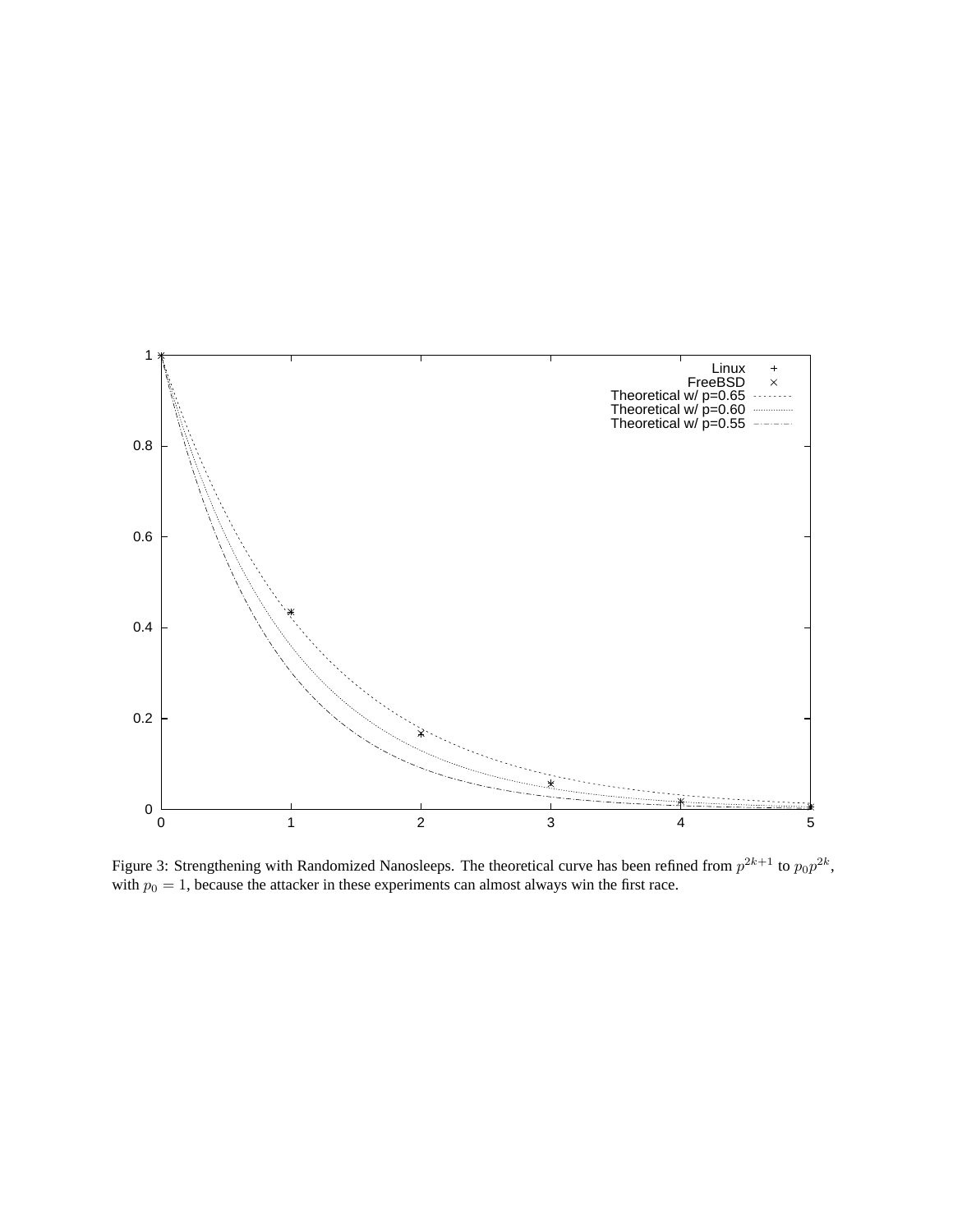# **5.5 A Note on Kernel Issues**

In general, and for multiprocessor machines in particular, the probabilistic security we have achieved appears to be all that is possible: another CPU can alter the file system concurrently with the victim program's actions. However, on a uniprocessor system, we are aware of only five ways for a process to yield the CPU on most Unix-like operating systems:

- Be traced (either with *ptrace(2)* or through the *proc(5)* file system)
- Perform I/O
- Have the timer interrupt go off
- Take a page fault
- Receive a signal

We address these in order. Our discussion here is limited to the context of a setuid program running concurrently with a non-setuid program attempting to exploit the *access(2)/open(2)* race. This analysis explicates some of the details that are hidden by the probabilistic abstraction we have used so far.

**Tracing** Either the *ptrace(2)* system call or the *proc(5)* file system provide a means to trace a process, typically for debugging purposes. One cannot trace a setuid process, as this would lead to obvious security vulnerabilities.<sup>7</sup> Hence, we need not consider tracing any further.

**I/O** A process yields the CPU when it needs to perform I/O operations, *e.g.*, disk reads or writes that miss in the file system buffer cache. While the victim program is making many *access(2)* and *open(2)* calls, because of the file system buffer cache, it will be very difficult, if not impossible, for other processes to cause the inodes traversed in the *access(2)* call to be flushed from the buffer cache before they are traversed again by the *open(2)* call. In order for this to happen, another process would have to be doing I/O, which would imply that said process itself is put to sleep. One could perhaps imagine enough cooperating attack processes allocating and using lots of memory, while also all doing

I/O at the same time in order to make the race condition be winnable more than once, but this would appear to be a rather difficult attack to pull off. Basically, we expect (with very high probability) that the *open(2)* call will never go to disk, because everything was loaded into the buffer cache by the previous *access(2)* call. We observe that many modern systems (*e.g.*, FreeBSD) have unified their file system buffer caches with their virtual memory allocation. In such systems, we observe that it would be most useful to have a guaranteed minimum file system buffer cache size, so that directory entries and inodes won't be discarded from the cache to satisfy user processes' requests for memory. While many systems provide limits for number of processes per user and memory use per process, these controls are typically too coarse to be effective for bounding memory use.

**Timer Interrupt** Unix-like operating systems generally implement preemptive multitasking via a timer interrupt. The frequency of the timer interrupt is generally in the range of 50–1000Hz. This frequency has not changed dramatically as CPU clock speeds have increased. We believe that this is due to the fact that human perception hasn't changed, either: if the human users are satisfied with the system's interactive latencies, it makes sense to reduce the overhead as much as possible by keeping the frequency of the timer interrupt low.

The prototypical victim program that we experimented with has 15 instructions in user mode between the actual system calls (*i.e.*, int 0x80s) that implement *access(2)* and *open(2)*, when using GCC 2.95.3 and glibc 2.2.5. The time required to execute the 15 user mode instructions has, of course, decreased dramatically as CPU speeds have increased. This helps prevent the exploitation of the race in two ways: first, it gives the timer interrupt an ever shrinking window of time to occur in, and second, the victim program will be able to run at least one round of the strengthening protocol without interference from the timer interrupt.

**Page Faults** If we assume that our algorithm is running as the superuser (*e.g.*, a setuid root program), then the program can call *mlock(2)* to pin the page containing the code into memory, so it will never take a page fault. Processes not running as root cannot take advantage of page pinning on systems the authors are familiar with.

**Signals** The last way of causing a process to yield the CPU is to have a signal delivered to it. Again, on all

<sup>7</sup>At least in theory. Various vulnerabilities in this area have been found over the years in different kernels. However, such kernel vulnerabilities directly lead to machine compromise regardless of the *access(2)/open(2)* race.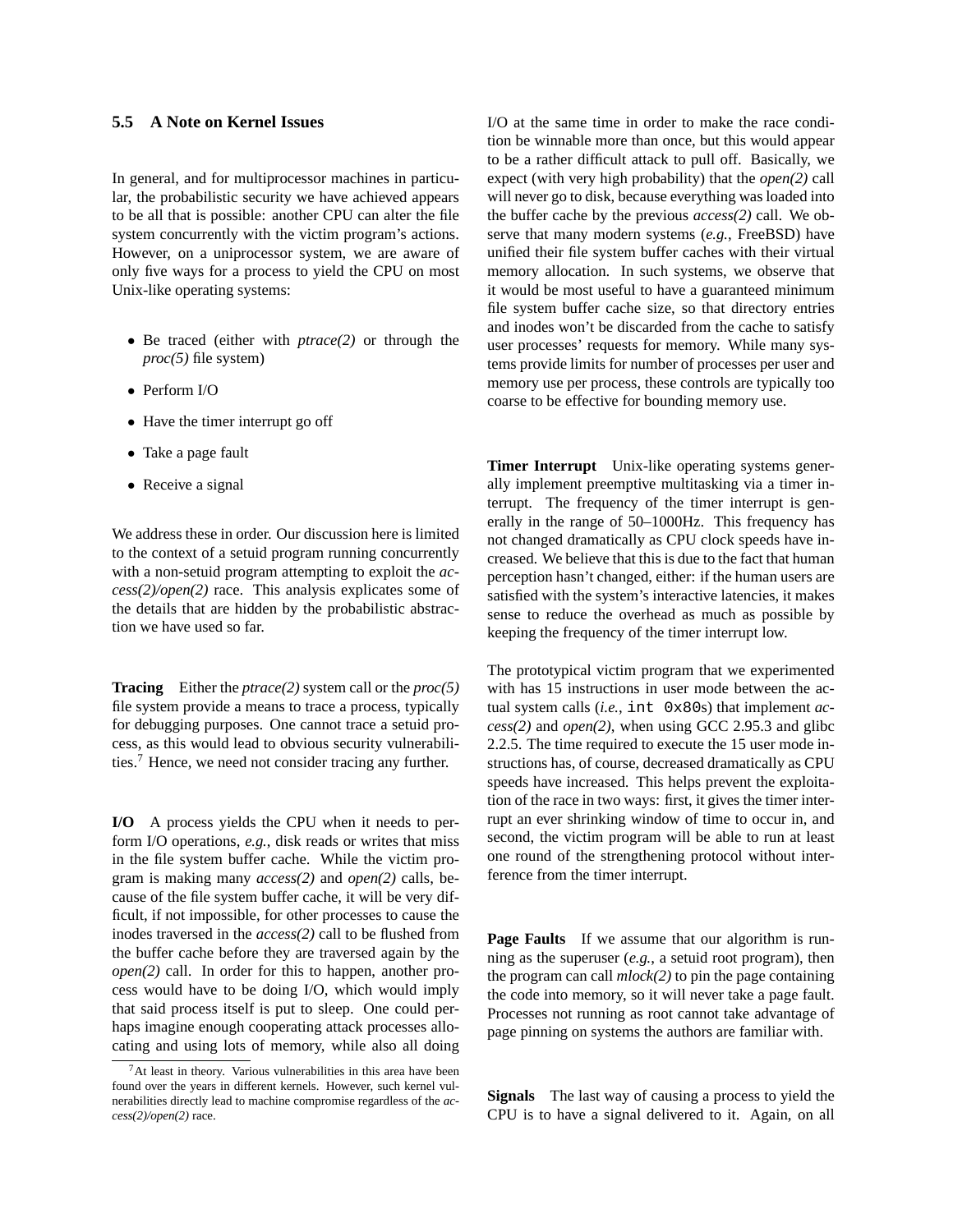the Unix-like operating systems the authors are familiar with, signal delivery is handled at the point that the operating system is about to return to user mode, either from a system call, or an interrupt, such as the timer interrupt. We note that on Linux 2.4.18, the code for posting a signal to a process includes logic that dequeues a pending SIGCONT (and equivalents) if a SIGSTOP (or equivalent) signal is being delivered, and vice versa. This implies that the attacker cannot use signals to singlestep the victim through system calls. The attacker can stop and restart the victim program at most once due to the length of scheduling quanta. A similar result is true of the timer interrupt: given the size of the scheduling quantum, all of the code will execute as part of at most 2 scheduling quanta. So again, the attacker gets 1 chance to change the file system around, but they need at least 3 changes to the file system to succeed against 1 round of strengthening.

**Observation** In summary, it appears that Linux 2.4.18, when running on modern uniprocessor machines, and with the victim program having superuser privileges, can provide more security than one would assume from the model and experiments presented above. That is, with one round of strengthening, the attacker must make three sets of modifications to the file system to succeed with an attack, but the timer interrupt will only give the attacker one chance to run. Linux's signal handling behavior prevents the attacker from single-stepping the victim at system call granularity.

This analysis appears to support a conjecture that on Linux 2.4.18, running as root (and therefore able to use SCHED FIFO and *mlock(2)*, uniprocessor machines achieve deterministic security with only one round of strengthening. While this analysis is intellectually interesting, we *strongly urge that it not be used,* as it depends on code never being run on a multiprocessor (very difficult to ensure as systems evolve over time), and undocumented behavior of a particular kernel version, which is always subject to change.

# **6 Conclusion**

The race condition preventing the intended use of the *access(2)* system call has existed since 1979. To date, the only real advice on the matter has been "don't use access." This is unfortunate, as it provides useful functionality. We have presented an algorithm that gains exponential advantage against the attacker while doing only linear work. This is the same sort of security as modern cryptology gives, although we use arguably simpler assumptions. We note that either a probabilistic solution as presented in this paper or dropping privilege via *setuid(2)* are fundamentally the only viable solutions if one is unwilling or unable to alter the kernel. The way Linux handles pending SIGSTOP and SIGCONT signals provides additional security against TOCTTOU attacks. Other kernels should investigate adding similar code to their signal posting routines, although this is not a completely general solution – multiprocessor machines inherently can achieve only a probabilistic guarantee. With appropriate parameter choices, this algorithm, within its limitations regarding side effects, restores the *access(2)* system call to the toolbox available to the developer of setuid Unix programs.

#### **Acknowledgments**

We wish to thank Whitfield Diffie for access to old Sun hardware. The staff (and stock) of Weird Stuff Electron $ics<sup>8</sup>$  was very helpful as well. We thank Steven Bellovin, Brian Kernighan, Nancy Mintz, Dennis Ritchie, and Jonathan Shapiro for historical information about the *access(2)/open(2)* race. We thank the anonymous referees for helpful feedback on an earlier draft of this paper. Drew Dean wishes to acknowledge a conversation with Dirk Balfanz, Ed Felten, and Dan Wallach on the beach at SOSP '99 that firmly planted this problem in his mind, though the solution presented in this paper was still years away.

#### **References**

- [1] Aleph1. Smashing the stack for fun and profit. Phrack #49, November 1996. http://www. phrack.org/show.php?p=49&a=14.
- [2] Steven M. Bellovin. Shifting the odds: Writing (more) secure software. http: //www.research.att.com/˜smb/ talks/odds.pdf, December 1994.
- [3] Sandeep Bhatkar, Daniel C. DuVarney, and R. Sekar. Address obfuscation: An efficient approach to combat a broad range of memory error exploits. In *Proceedings of the 12th USENIX Security Symposium*, pages 105–120, Washington, DC, August 2003.

<sup>8</sup>http://www.weirdstuff.com